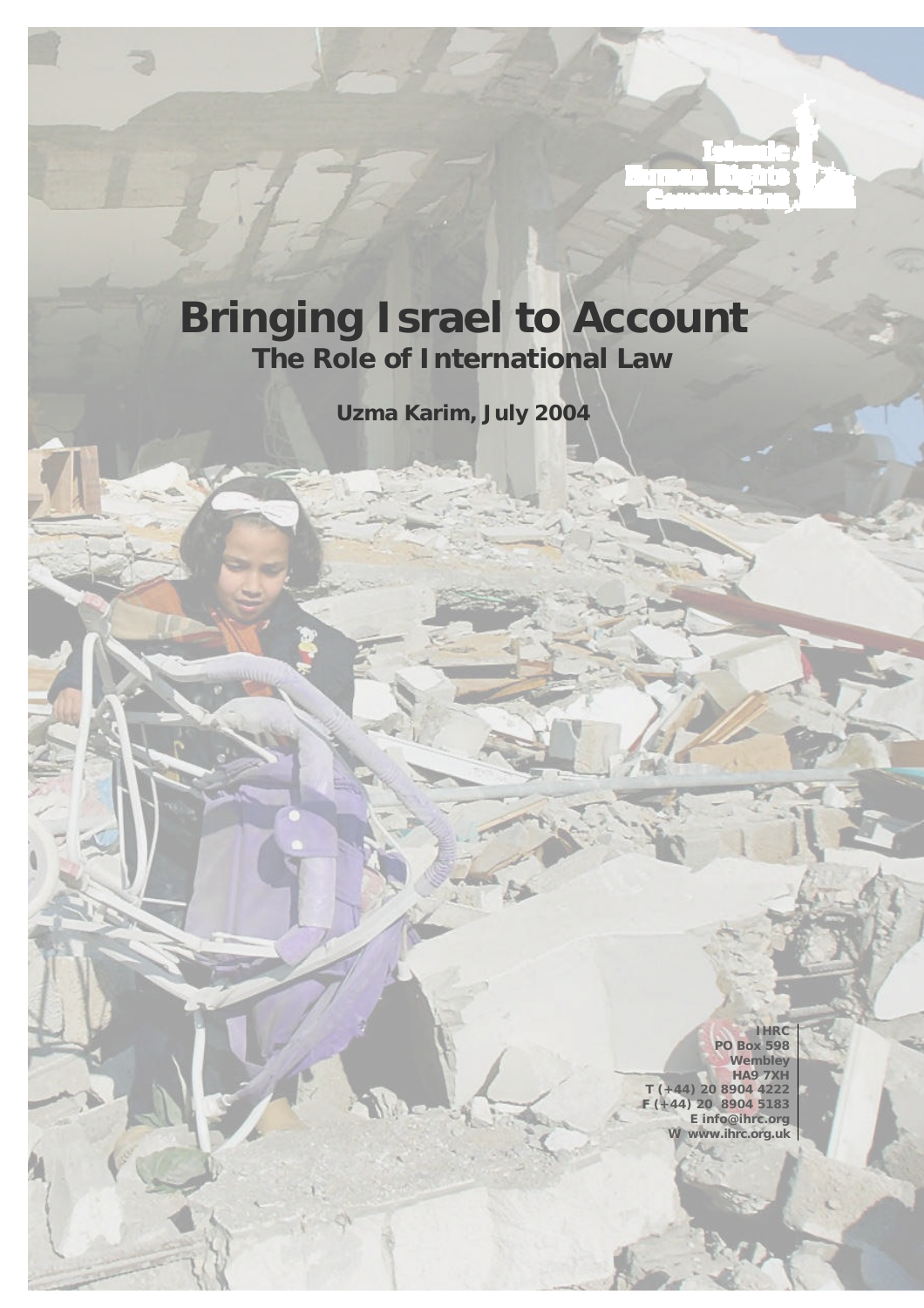First published in Great Britain in 2004 by Islamic Human Rights Commission PO Box 598, Wembley, HA9 7XH

© 2004 Islamic Human Rights Commission

Printed in England by Islamic Human Rights Commission

All rights reserved. No part of this book may be reprinted or reproduced or utilized in any form or by any means electronic, mechanical, or other means, now known or hereinafter invented, including photocopying and recording, or in any information storage or retrieval system, without permission in writing from the publishers.

ISBN 1-903718-24-8



**Homeless in Gaza**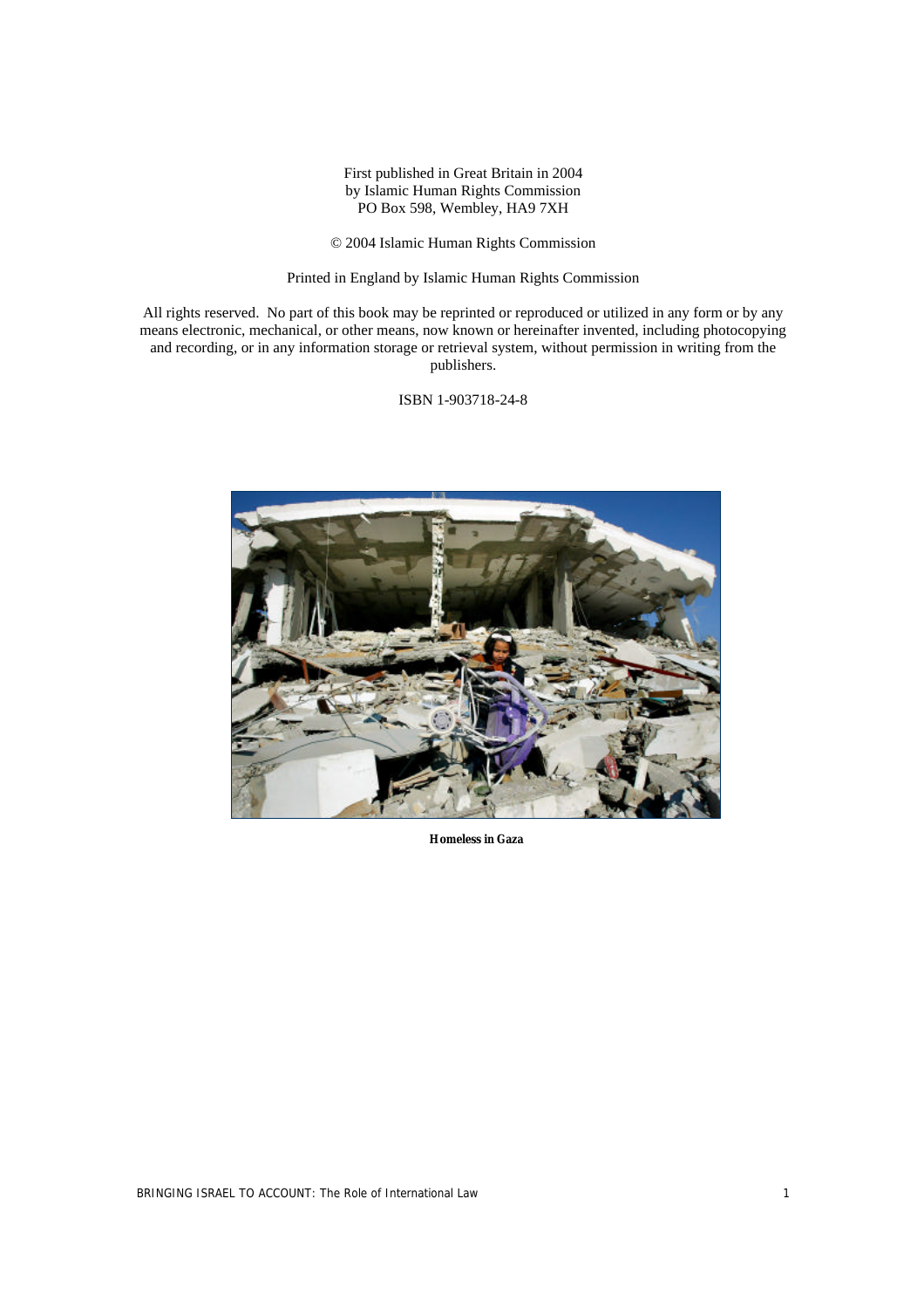## **BRINGING ISRAEL TO ACCOUNT The Role of International Law**

### **Table of Contents**

## **INTRODUCTION**

#### **PART 1: APPLICABLE INTERNATIONAL LAW**

|                |          | <b>INTERNATIONAL HUMAN RIGHTS LAW </b>                  | 6  |
|----------------|----------|---------------------------------------------------------|----|
|                |          | The right to housing and an adequate standard of living | 6  |
|                |          |                                                         | 7  |
|                | O        |                                                         | 7  |
|                |          |                                                         | 7  |
|                |          | <b>INTERNATIONAL HUMANITARIAN LAW </b>                  | 8  |
|                |          |                                                         | 8  |
|                |          |                                                         | 9  |
|                | O        | Prohibition on attacking civilians or civilian objects  | 9  |
|                | $\circ$  | Obligation to ensure the welfare of protected person    | 9  |
|                | $\circ$  | Prohibition on replacement of national laws             | 9  |
|                |          | Prohibition against transfers of population and         |    |
|                |          |                                                         | 10 |
| <b>PART 2:</b> |          | <b>ACCOUNTABILITY OF ISRAEL</b>                         |    |
|                | $\circ$  |                                                         | 11 |
|                | $\Omega$ |                                                         | 12 |
|                |          |                                                         | 13 |
|                | O        |                                                         | 13 |

| 15 |
|----|

o **European Court of Human Rights ………………………….. 13**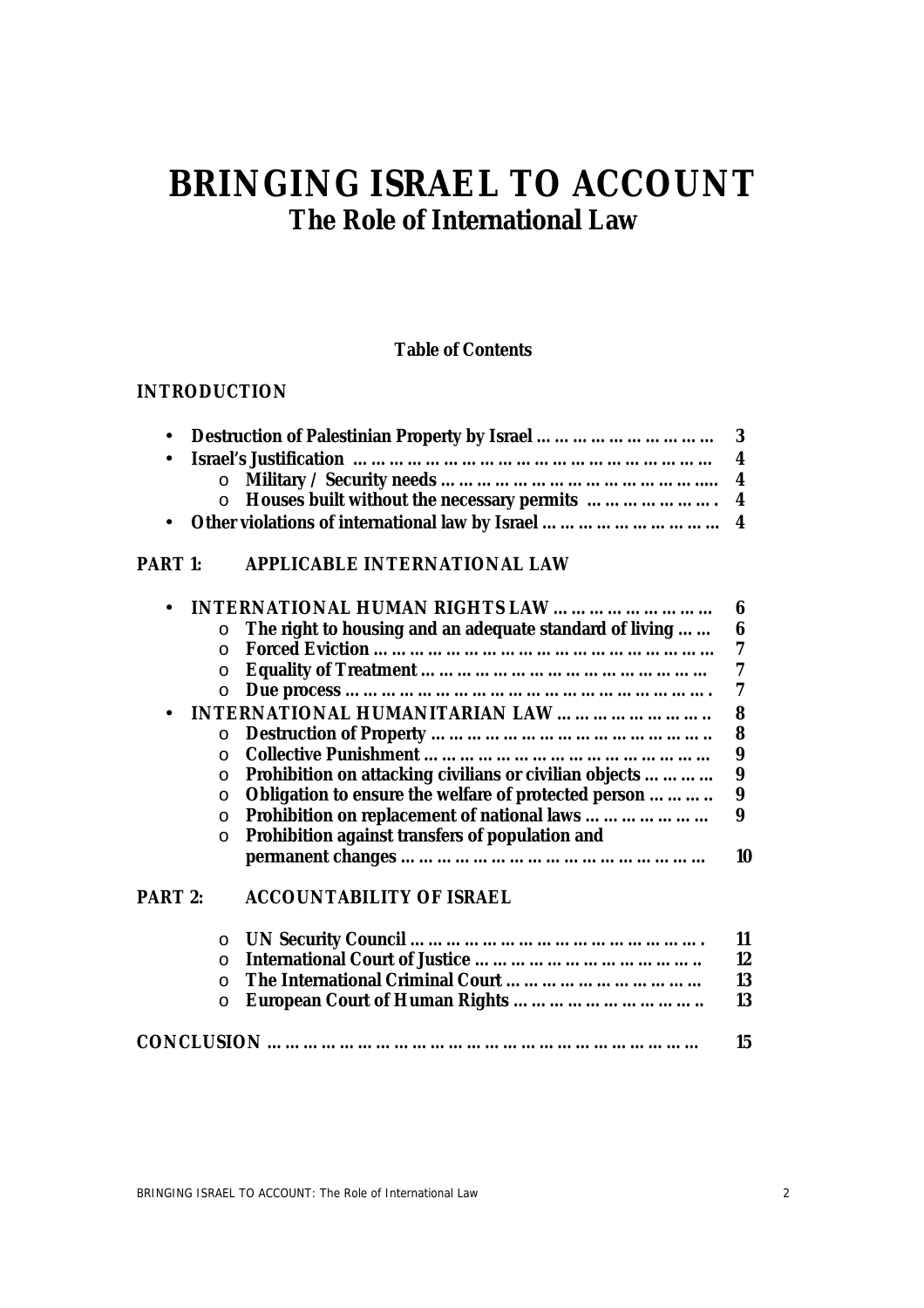# **BRINGING ISRAEL TO ACCOUNT The Role of International Law**

**by Uzma Karim**

## **INTRODUCTION**

The beginning of May 2004 saw one of the most intense periods of destruction by the Israeli Military in the Gaza Strip for some time. The Israeli Defence Force (IDF) destroyed nearly 200 homes leaving 3000 people, many of whom were women and children, homeless. This briefing will consider the systematic and long running destruction of homes and land of the Palestinian people living in the Occupied Territories and Israel in contravention of international law. It will then go on to consider the broader issue of Israeli accountability for the numerous violations of international human rights and humanitarian law it has committed against the Palestinian people.

#### **Destruction of Palestinian Property by Israel**

According to the UN Relief and Works Agency for Palestine Refugees (UNWRA), during the beginning of May 191 homes were destroyed in the Gaza Strip with nearly 2,200 people left homeless bringing to a total 17,594 people who have lost their homes in the area since the Israeli occupation began. The majority of the current demolitions took place in Rafah, where 11,125 people have already been made homeless by demolitions since September 2000. The UN Secretary General Kofi Annan condemned Israel's destruction, calling on the Government of Israel 'to fulfil its obligations under international law as it acts to ensure its security. As the occupying power, it must cease such acts of collective punishment, and to refrain from further grave violations of international law'. Following the attack, the UN Security Council voted (with 14 out of 15 members in total in favour and the US abstaining) to adopt a Resolution (i) expressing its concern regarding the humanitarian situation of Palestinians made homeless in the Rafah area and calling for the provision of emergency assistance.

The recent wave of home demolitions must be seen in the context of a general and long running Israeli policy of destruction of Palestinian homes, land and infrastructure, together with forced evictions of Palestinians living in the Occupied Territories, as well as the homes of Arabs in Israel. According to Amnesty International, in the past three and a half years the scale of the destruction has 'reached an unprecedented level' with the majority of the homes destroyed belonging to refugee families who were expelled by Israeli forces or who fled the war following the creation of Israel in 1948. (ii) The largest single incident of home destruction, affecting 4**,**000 people, took place in the Jenin Refugee Camp in April 2002. To date, thousands of homes, hundreds of public buildings and private businesses, vast areas of agricultural land, irrigation networks and infrastructure have been destroyed with tens of thousands of people affected. Along with this destruction, comes the destruction of the very identity of the Palestinian people – many lose important documents and records, including health records, proof of ownership of land and proof of their citizenship.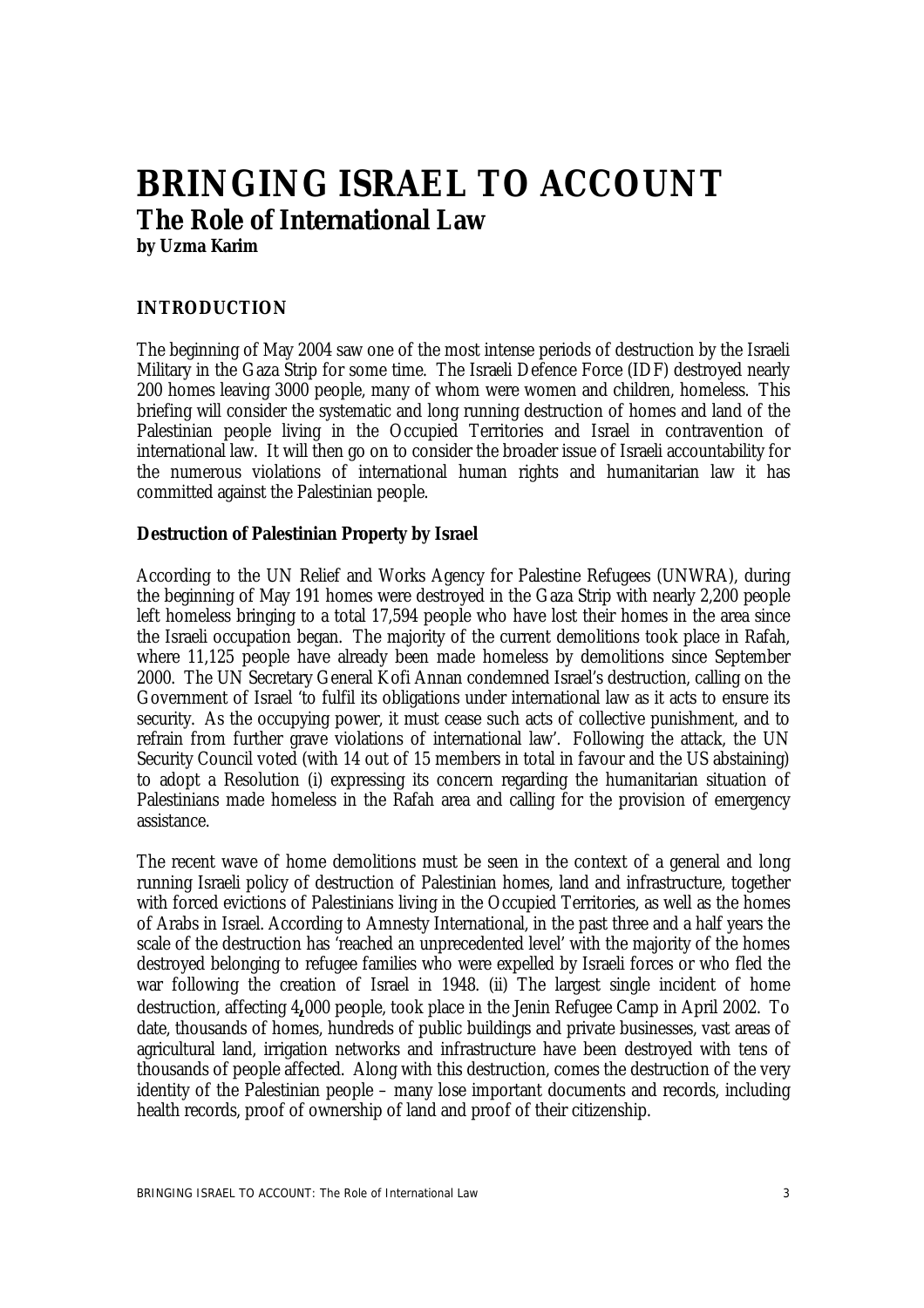#### **Israel's Justification**

#### *Military / Security needs*

This is the most common justification given by the Israeli authorities who maintain that the destruction of houses and property is proportionate to their need to prevent or respond to attacks by armed Palestinians on Israeli settlements. It is claimed that the destroyed properties were used for attacks. Or it is stated that the demolitions were required to create buffer zones, as areas to build walls and military installations, or for the purpose of building roads to connect Israeli settlements. However, such properties are often destroyed with no evidence that they were used in the course of these attacks.

The reality is that the destruction must be seen within the context of Israel's long-standing policy of obtaining as much land as possible to establish Israeli settlements in the Occupied Territories. Amnesty International notes that the land seized by the Israeli army for 'military/security needs' has most often been used to expand and build Israeli settlements and infrastructure. Thus, for Israel, the real reason for house demolitions seems to be the permanent alteration of the ethnic population of the West Bank by turning its Palestinian population into refugees thus effectively eradicating their presence.

#### *Houses built without the necessary permits*

The second justification commonly given by Israel for the destruction of homes is that buildings do not have the necessary building permits. Yet, the virtual impossibility of obtaining permits combined with the problem of an overcrowded West Bank has meant that illegal structures have become increasingly common. This must be seen within the context of the *Oslo Accords* 1993 which divided the West Bank into three areas, giving responsibility for civil affairs, including housing, in two areas to the Palestinian Authority. These two areas cover only 40% of the total land but contain 97.6% of the Palestinian population. (iii) Israel retained responsibility for the largest area, containing most of the unpopulated Palestinian land and Israeli settlements, and surrounding most of the fragmented parts of the Palestinian areas. The Gaza Strip was similarly divided. While many Palestinian properties are destroyed in the Israeli controlled area for lack of building permits, similar Israeli buildings are often built and then granted retroactive permits creating a clear double standard. In addition to this, Israel has established a system of generous tax incentives and subsidies for Israelis and Jewish immigrants to move into the Occupied Territories – once again in an attempt to ensure an alteration of its ethnic population.

#### **Other violations of international law by Israel**

As well as forced evictions, home demolitions and other destruction of property, various Governments and NGOs have highlighted a number of other violations of international law by the Israeli Government which should concern the world community. These include: extrajudicial and other unlawful killings of Palestinians by the Israeli security forces; arbitrary detention without charge or trial; attacks on the civilian Palestinian population; inadequate investigations of offences, including war crimes, ill-treatment and/or torture of detainees;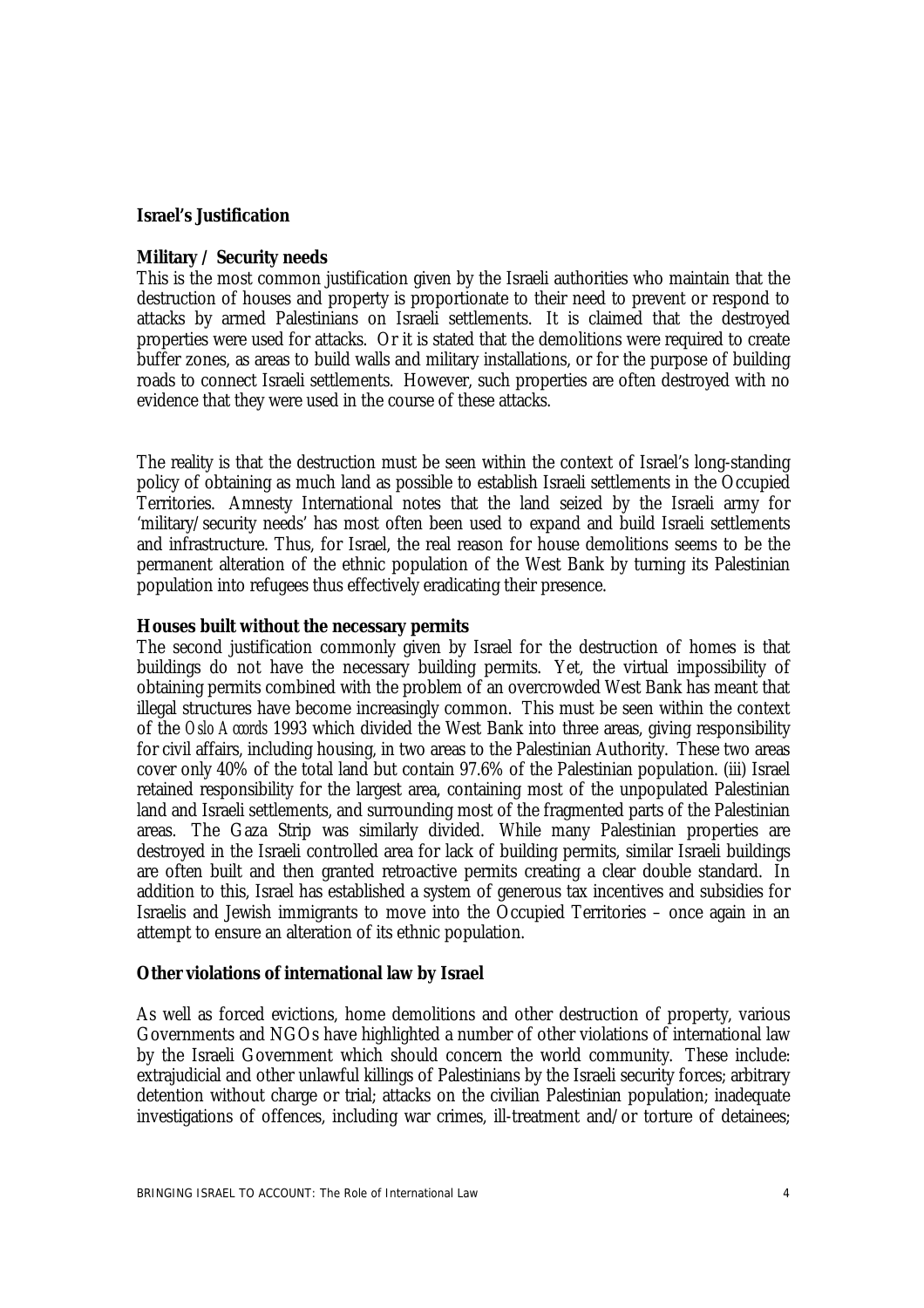restrictions on the movement of Palestinians living in the Occupied Territories; denial of basic rights for Palestinians such as work, education and healthcare; failure to allow international observers into Occupied Territories; and impunity for any such crimes.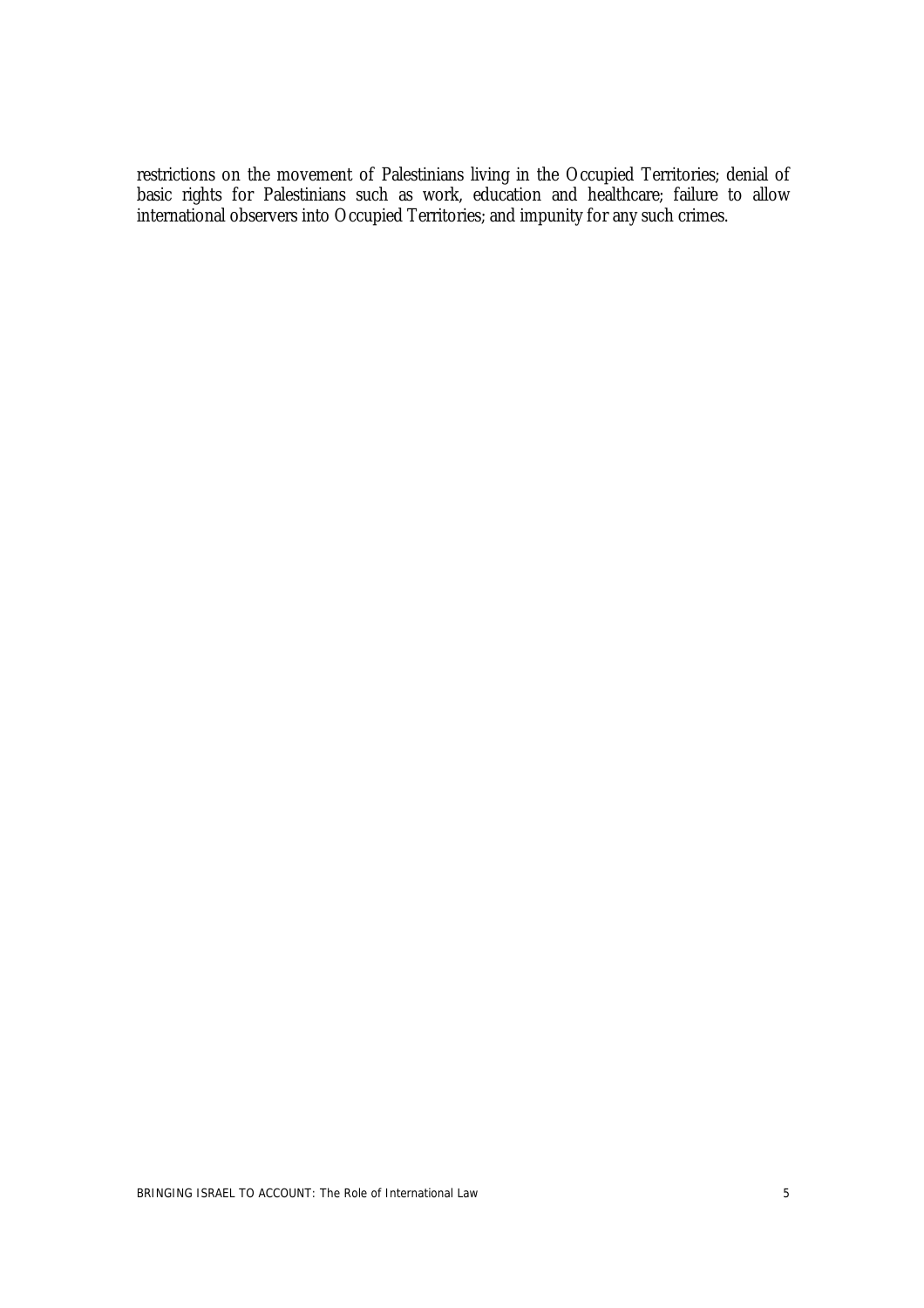## **PART 1: APPLICABLE INTERNATIONAL LAW**

In the Occupied Territories, Israel is bound both by international human rights law as well as by provisions of international humanitarian law, which govern the situation where a foreign power has occupied a part or all of a state. In situations concerning territory where there are internal disturbances which have not reached the level of war (as in the state of Israel itself), the provisions of international humanitarian law do not apply. Thus, in the regulation of its conduct within Israel, the Israeli authorities are bound by the provisions of human rights law alone.

### **INTERNATIONAL HUMAN RIGHTS LAW**

There are a number of human rights treaties to which Israel is a party. These include**:** the *Universal Declaration of Human Rights* 1948 (UDHR), *International Covenant on Civil and Political Rights 1966* (ICCPR), the *International Covenant on Economic, Social and Cultural Rights 1966* (ICESCR), the *International Convention on the Elimination of all Forms of Racial Discrimination 1966*, the *UN Convention on the Elimination of All Forms of Discrimination Against Women 1979* (CEDAW), the *UN Convention Against Torture and Other Cruel, Inhuman or Degrading Treatment or Punishment 1984* and the *UN Convention on the Rights of the Child 1989* (CRC). It should be noted that Israel has consistently denied that it must adhere to human rights treaties in the West Bank and Gaza Strip, claiming that it is not required to apply them in areas that are not part of its sovereign territory. However, it is well established in international law that human rights treaties are applicable in all areas where parties exercise effective control and that Israel has *de facto* control over the Occupied Territories. In this context, the destruction of homes by the IDF violates a number of human rights guaranteed by the above treaties.

#### *The right to housing and an adequate standard of living*

The right to housing is a fundamental human right. It was enshrined in the UDHR (iv) and subsequently codified in many human rights instruments to which Israel is a party. In these treaties, it is recognised that a right to housing is encompassed in the broader right to an adequate standard of living. The ICESCR states,

'The State Parties to the present Covenant recognise the right of everyone to an adequate standard of living for himself and his family, including adequate food, clothing and housing, and to the continuous improvement of living conditions. State Parties will take appropriate steps to ensure the realisation of this right...',  $(A.11)$ 

CEDAW contains provisions in relation to the provision of adequate standards of living for women.(iv) Similarly, CRC A.27 requires that States 'recognise the right of every child to a standard of living adequate for the child's physical, mental, spiritual, moral and social development'. Further, ICCPR A.12 guarantees that any person lawfully within the territory of a State shall have the freedom to choose his residence. Thus it can be seen that this is a broader right than merely having a roof over one's head and includes security of one's home as a minimum and access to safe drinking water, heating, lighting and sanitation. Without such access the right to housing becomes meaningless. According to UNRWA, over half of the Palestinian workforce suffers from unemployment with two out of every three families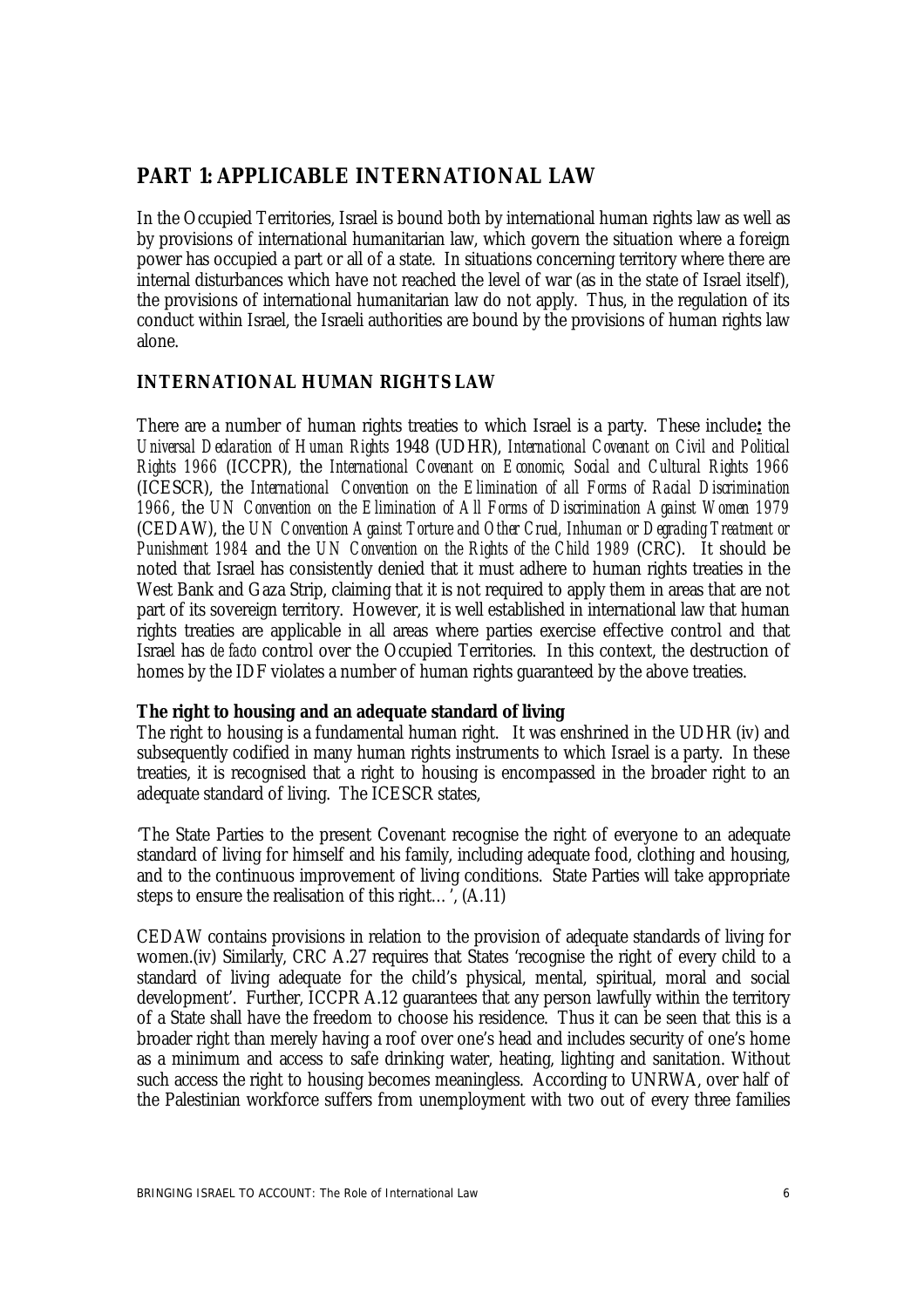living under the poverty line. When such families lose their homes as well their income, the result is thousands living in near destitution.

#### *Forced Eviction*

Through forced evictions in both Israel and the Occupied Territories, Israel has made thousands of Palestinians and Israeli Arabs homeless. The UN Committee on Human Rights has stated that, 'the practice of forced eviction constitutes a gross violation of human rights, in particular the right to adequate housing'.(v) Furthermore, the method of carrying out such evictions can very often violate other fundamental human rights such as privacy of the home. The ICCPR A.17 guarantees that 'no-one shall be subjected to arbitrary or unlawful interference with his privacy, family, home or correspondence'. Where forced evictions are carried out with little or no warning under no clear judicial authority, they are clearly an arbitrary interference with a person's family and home life. Such evictions have also, in certain cases, violated the right to life and security of person guaranteed by UDHR A.3, ICCPR A.6 and CRC A.6. Furthermore, the UN Committee Against Torture has noted that the demolitions may also amount to cruel, inhumane or degrading treatment contrary to the *Convention Against Torture* A.16.(vi)

#### *Equality of Treatment*

In 1948, the world community declared that '[a]ll men are equal before the law and are entitled without any discrimination to equal protection of the law' (UDHR A.7). The ICCPR (A.2 and 26) and the ICESCR (A.2) also guarantee non-discrimination in the rights contained in the Covenants, on the basis of, *inter alia*, 'race, colour, sex, language, religion, political or other opinion, national or social origin, property, birth or other status.'

The *International Convention on the Elimination of all Forms of Racial Discrimination* 1966 states, 'State Parties condemn racial discrimination and undertake to pursue by all appropriate means and without delay a policy of eliminating racial discrimination in all its forms and promote understanding among all races...'. Specifically, A.5(e)(iii) requires States to guarantee the right of everyone to equality before the law, particularly in the enjoyment of economic, social and cultural rights, such as 'the right to housing'. In March 1998, the UN Committee on the Elimination of Racial Discrimination called for an end to the demolition of Arab properties in East Jerusalem and for respect for property rights. The seizure of Palestinian land and the discriminatory allocation of vital resources, such as water, have had a devastating impact on the fundamental rights of the local Palestinian population, including the right to an adequate standard of living and to housing. In contrast, the Israeli settlers living in the Occupied Territories, continue to receive permits to build new properties, while other Israelis are offered generous financial treatment by Israel, in the form of grants and loans, to move into illegal new settlements. As such, they violate principles of nondiscrimination contained in these treaties.

#### *Due process*

The ICCPR provides for equality before the law (A.26), the right to equality before Courts and Tribunals (A.14) and the right not to be subjected to arbitrary or unlawful interference with one's privacy, family, home or correspondence and for the law to protect against such interference (A.17). The ICCPR further provides that in the event of violation of Covenant rights, the State must provide an effective remedy. Thus, as a minimum, Israeli authorities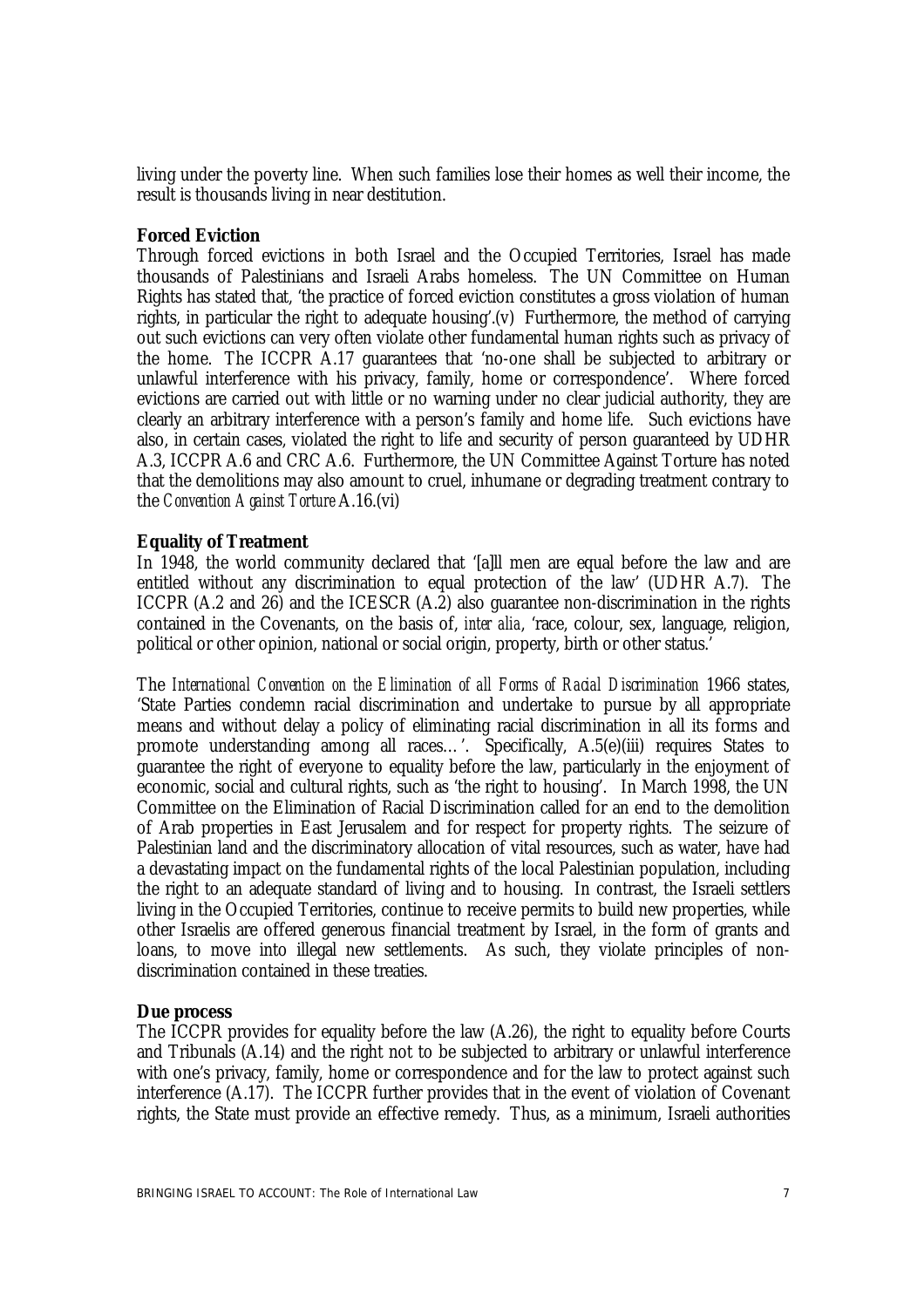should provide a meaningful right to appeal a demolition order, together with compensation following an illegal eviction or demolition.

The reality is that often demolitions occur without warning. This practice has been sanctioned by the Israeli Supreme Court, which has stated that advance notice need not be given in cases where this may hinder the success of demolition. When notifications are issued, 30 days are usually given to appeal the decision and overturn it. Yet although a technical right to appeal is offered, it is not meaningful. Firstly, many Palestinians with little or no income find it difficult to bring costly appeals to Court. Next, it is also considered by many to be a futile exercise - since 1967, the Israeli High Court of Justice has not once overturned a demolition order. This futility is exacerbated by the fact that once demolitions have taken place, the victims are left without compensation.

#### **INTERNATIONAL HUMANITARIAN LAW**

Under international humanitarian law, which governs the means and methods of war and conflict, Israel is considered an Occupying Power and as such it must adhere to the laws of belligerent occupation. These regulate the relationship between the occupying power and the inhabitants of an occupied territory. They are codified in, *inter alia*, *The Hague Convention (IV) respecting the Laws and Customs of War on Land and its annexed Regulations 1907* (Hague Regulations) and *The Fourth Geneva Convention relative to the Protection of Civilian Persons in Time of War 1949* (the Fourth Geneva Convention). International humanitarian law only regulates humanitarian issues arising from the fact of occupation for the inhabitants of these territories - the actual legal fate of the Occupied Territories itself is a question that must be kept distinct from these issues. It is important to note that Israel still refuses to accept that many rules of international humanitarian law are applicable in the Occupied Territories.

#### *Destruction of Property*

It is important to remember that the destruction of property in an Occupied Territory is forbidden under A.53 of the Fourth Geneva Convention, except where such destruction is 'rendered absolutely necessary by military operations'. An extensive breach of this provision is considered a 'grave breach' and hence a war crime (A.147). A similar provision is contained in Regulation 23(g) of the Hague Convention 1907 which permits destruction of property in cases in which 'such destruction [is] imperatively demanded by the necessities of war'.

The IDF claims that it acts proportionately 'in the course of combat activities' – yet it is clear that preventive destruction, or that aimed at increasing Israeli settlements in the Occupied Territories, is not within the 'course of combat activities' or required by 'military necessity' and is therefore unlawful. Furthermore, while attacks on legitimate military targets are permissible under international humanitarian law, the use of force which is indiscriminate in that it attacks military or civilian objects without distinction is prohibited. Moreover, any use of force against a military target must be strictly necessary and proportionate**.** Israel's most common justification for cases of destruction is that the properties have been used for an attack. Yet, in most cases there have been no specific accusations, arrests or prosecutions made by the IDF against the property owners or inhabitants and no attempt has been made to verify if they played any part in an attack whatsoever. It is often falsely claimed by the IDF that the destroyed properties were abandoned. It is notable that to date, Israeli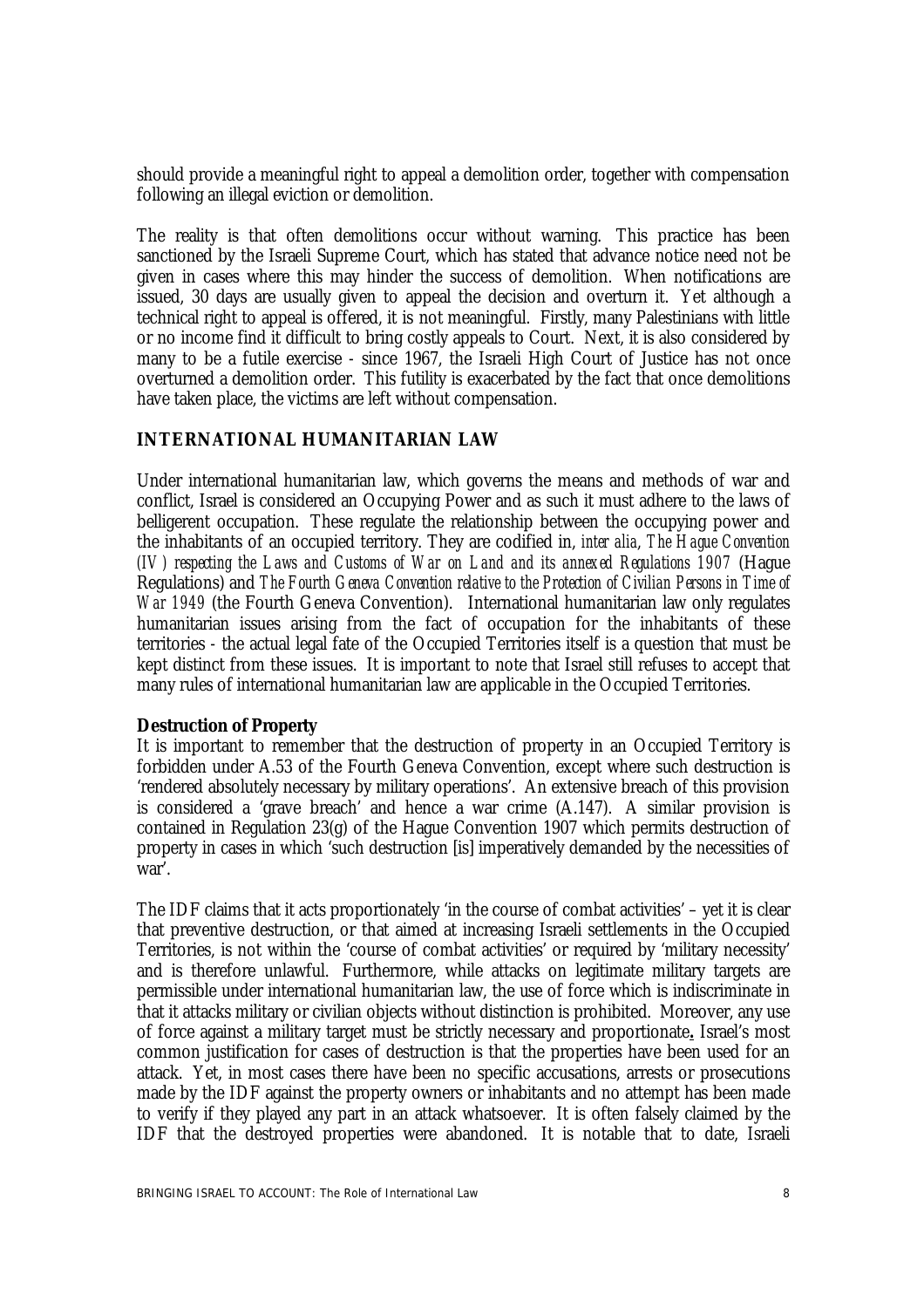authorities have repeatedly denied the presence of international human rights monitors in the area.

#### *Collective Punishment*

House demolitions are used as a method of collective punishment, which is forbidden under the Fourth Geneva Convention (A.33). This states that '[N]o protected person may be punished for an offence he or she has not personally committed. Collective penalties and all measures of intimidation and terrorism are prohibited'. These types of actions are also forbidden under the Hague Regulations 1907 (A.50). Thus it is clear that measures such as attacking a whole community or restricting their movements as the result of the actions of individual Palestinians is considered a war crime under international law. In World War II, Nazis carried out similar forms of collective punishment with the aim of punishing hostile activities by attacking entire towns or districts for any resistance that took place there. The *ICRC Commentary* to the Geneva Conventions states that such methods of suppressing retaliation 'strike at guilty and innocent alike' and contradict 'all principles based on humanity and justice'. It is often for this reason alone that the IDF's activities are condemned by the international community.

#### *Prohibition on attacking civilians or civilian objects*

Under the rules of international humanitarian law, civilians or civilian objects must be distinguished from combatants and military objectives. Under the Fourth Geneva Convention, Palestinians living in the West Bank and Gaza Strip are civilians benefiting from protection, as long as they do not directly participate in hostilities. If they do participate, they lose their protected status for the duration of any attack they are involved in. Under customary international law, indiscriminate attacks are prohibited and this includes attacks not directed against a military objective. Among the types of attacks prohibited are attacks which may cause loss of civilian life, injury to civilians, or damage to civilian objects, as well as attacks against the civilian population or civilians by way of reprisal. Thus indiscriminate attacks on houses, completely lacking in proportionality to any military necessity, such as happened in the Jenin refugee camp, are clearly unlawful.

#### *Obligation to ensure the welfare of protected persons*

Under the Hague Regulations 1907 (A.43), Israel has a positive obligation to ensure the welfare of residents of the Occupied Territories. Under the Fourth Geneva Convention, it is also obliged to ensure the passage of emergency medical services, to respect the sick, to allow the passage of food and medical equipment, as well as to allow the facilitation of education. The destruction of property and the restricted movement faced by many Palestinians is evidence of the fact that Israel is not fulfilling its obligations under international law.

#### *Prohibition on replacement of national laws*

Under A.64 of the Fourth Geneva Convention and A.43 of the Hague Regulations 1907, Israel has a duty to maintain the national laws applicable in the Occupied Territories. Under this provision, changes in the legal system (including changes in planning law) are forbidden. Yet in 1967 the Israeli government breached these provisions by replacing pre-existing national planning law with its own law when it took control of the Occupied Territories.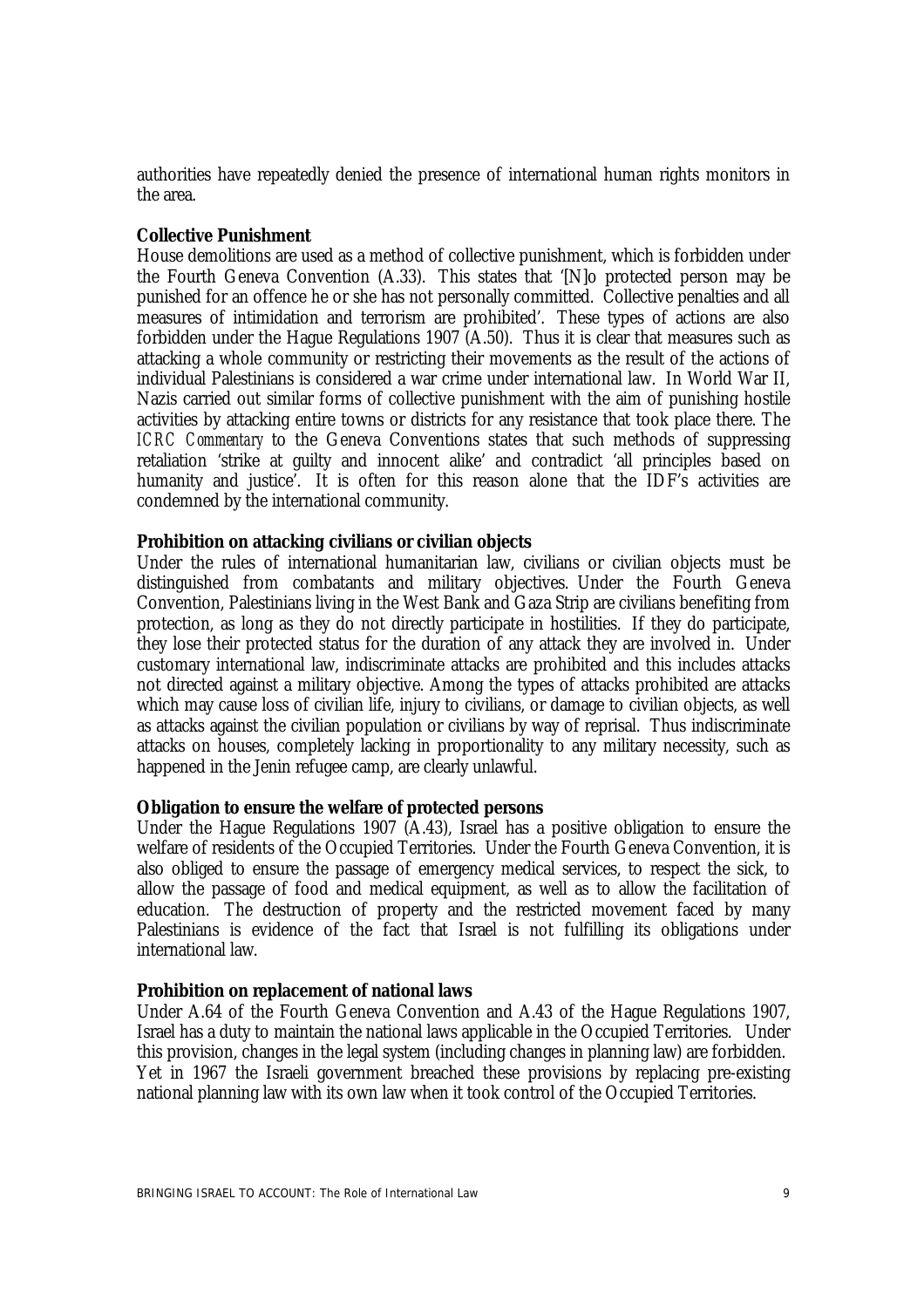#### *Prohibition against transfers of population and permanent changes*

The expansion of illegal Israeli civilian settlements in the Occupied Territories, alongside the systematic destruction of the Palestinian population, also violates international humanitarian law prohibitions against population transfer and the resulting conditions of Palestinian communities' standard of living. Under the Fourth Geneva Convention (A.49) Israel is prohibited from transferring members of its own population into the Occupied Territories, and under the Hague Regulations 1907 (A.55) it is prohibited from making permanent changes to the West Bank that do not benefit the local population.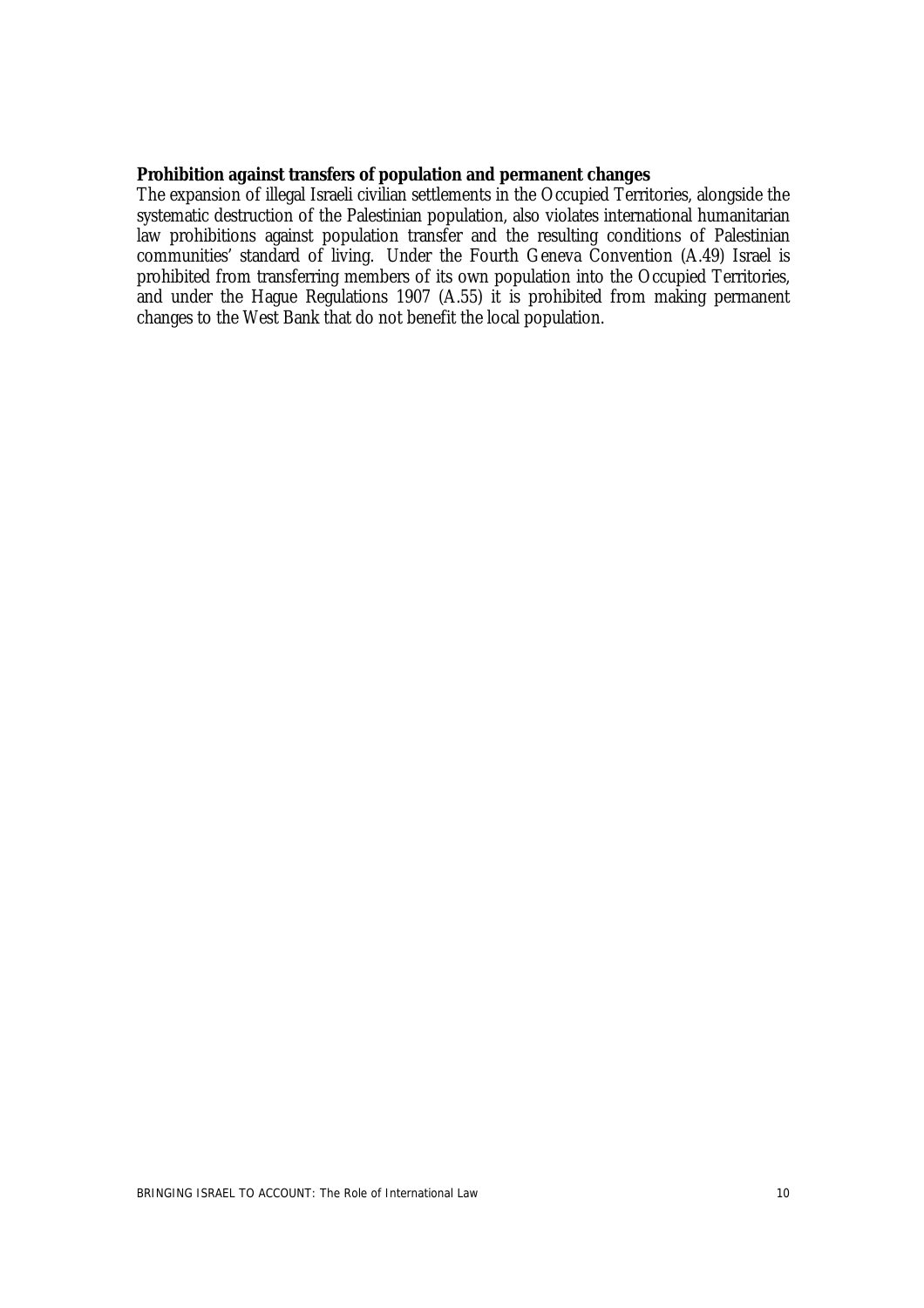## **Part 2: ACCOUNTABILITY OF ISRAEL**

The question arises as to the mechanisms that can be legitimately used in international law to bring the Israeli Government and the IDF to account for the numerous violations highlighted above. As we shall see below, there are various mechanisms that do exist to bring perpetrators of such grave crimes to account before the world community - yet in the case of Israel, mostly for political reasons, they have never been successfully used.

#### **UN Security Council**

Under the UN Charter, the purposes of the UN include the maintenance of international peace and security, as well as the development of friendly relations among nations based on respect for the principles of equal rights and self-determination of peoples. Under A.2(4), 'all members shall refrain in their international relations from the threat or use of force against the territorial integrity or political independence of any state, or in any other manner inconsistent with the Purposes of the UN'.

If it seems that a Member State is breaching provisions of the UN Charter, the Security Council has various options to take enforcement measures under Chapter VII. Before taking such measures, **t**he Security Council must determine the existence of any threat to the peace, breach of the peace, or act of aggression under A.39 of the UN Charter. It can then make recommendations, or decide what measures shall be taken in accordance with A.41 and A.42, to maintain or restore international peace and security. Under A.41, the Security Council may decide what measures, not involving the use of armed force, are to be employed to give effect to its decisions, and it may call upon the Members of the United Nations to apply such measures. These may include complete or partial interruption of economic relations and of rail, sea, air, postal, telegraphic, radio, and other means of communication, and the severance of diplomatic relations. Under this provision, the UN has authorised sanctions against Iraq. (vii)

In cases where lesser measures may fail to work, the Security Council can take action under A.42 which states that should it 'consider that measures provided for in Article 41 would be inadequate or have proved to be inadequate, it may take such action by air, sea, or land forces as may be necessary to maintain or restore international peace and security. Such action may include demonstrations, blockade, and other operations by air, sea, or land forces of Members of the United Nations'. It is this provision that would allow the UN to take action using force against Israel.

Yet despite these provisions being available to the UN, history has shown that the failure of UN machinery to resolve the situation in Israel has been endemic. Any action taken under Chapter VII must be authorised by the Security Council which alone has the power to ensure that Member States are obliged to carry out UN Resolutions. There are 15 members of the Security Council, including 5 permanent members (China, France, Russian Federation, the US and the UK). Decisions on substantive matters require nine votes, including the votes of all five permanent members. The fact that any one of the five permanent members can veto a decision of the Security Council often leaves the hands of other members tied. The reality is that this power has all too often been used to serve entirely political purposes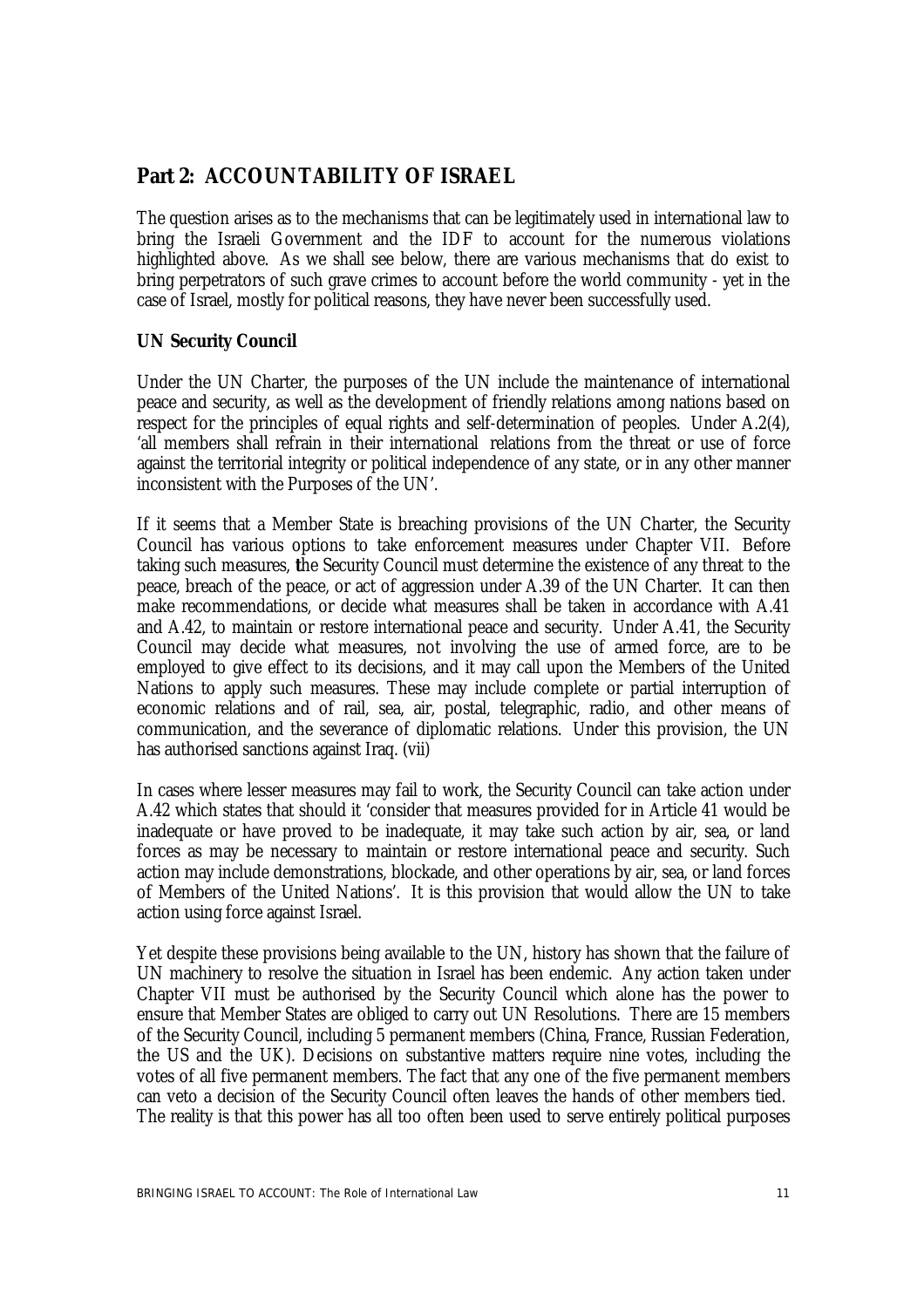of Member States, rendering it highly unlikely that Israel will ever be brought to account for its actions in this way. This is exemplified by the example given at the outset of this briefing.

#### **International Court of Justice**

Another method of bringing Israel to account for violations of the UN Charter could be before the International Court of Justice (ICJ). The ICJ was established in 1945 under the UN Charter as the principal judicial organ of the UN, acting as a world court in deciding disputes of a legal nature between States.

However, once again there are limits to the use of the ICJ as a means of bringing Israel to account for its atrocities. This is primarily because Israel has refused to recognise its jurisdiction. As a recent example, earlier in 2004, Israel formally submitted a written challenge questioning the right of the ICJ to rule on the legality of its West Bank separation Wall. The Wall is being built on grounds of Israeli self-defence but is seen by Palestinians as another attempt to take more of their land and indeed was branded by the UN in September 2003 as an illegal annexation of Palestinian territory. It is reported that 90% of the route of the Wall is on Palestinian land inside the West Bank. When completed, it will cut off more than 15% of West Bank land from the rest of the West Bank, trapping nearly 270,000 Palestinians living in areas encircled by the Wall. Further, the route of the Wall encompasses and benefits large numbers of Israeli settlements – in total 80% of Israeli settlers living in the Occupied Territories will be living on the Western side of the Wall, territorially closer to Israel. (viii) The ICJ was requested to deliver an Advisory Opinion on the legality of the Wall by the UN General Assembly in December 2003 which it issued on 9 July 2004. (ix) Israel declared from the outset that it would boycott the ICJ deliberations on the grounds that the 'Court does not have the authority to debate the terror-prevention fence which touches on Israel's basic right to self defence'. The ICJ Advisory Opinion concluded that the construction of the Wall violates international human rights and international humanitarian law and that Israel has an obligation to make reparation for the damage caused so far by the construction. In particular, it stated that '[t]he construction has destroyed agricultural land and the livelihood of tens of thousands of Palestinians for the benefit of unlawful Israeli settlements'. It further declared that states are under an obligation not to recognise 'the illegal situation resulting from the construction of the wall and not to render aid or assistance in maintaining the situation created by such construction'. Israel's reaction was entirely predictable, with the Israeli Prime Minister Ariel Sharon making it clear that Israel totally rejected the ruling, claiming that it was one-sided and politically motivated. The US has also rejected the ICJ Advisory Opinion, stating that the ICJ was not the appropriate forum to discuss a political issue and that the Opinion was nonbinding. Once again, using the guise of security, Israel is avoiding its international legal obligations, confident that the world community can take no action in the face of its impunity.

However, even if the ICJ issues a judgment against Israel, it has no enforcement powers of its own to implement a judgment. In the *US - Nicaragua Case* 1984*,* Nicaragua complained that the US had helped the Nicaraguan Contra rebels against the Government. Two years later, before the ICJ ruled against the US, in 1986, the US withdrew its acceptance of the ICJ's jurisdiction and refused to comply with its judgment. In circumstances where a state fails to fulfil obligations following an ICJ judgment, the ICJ may lay the matter before the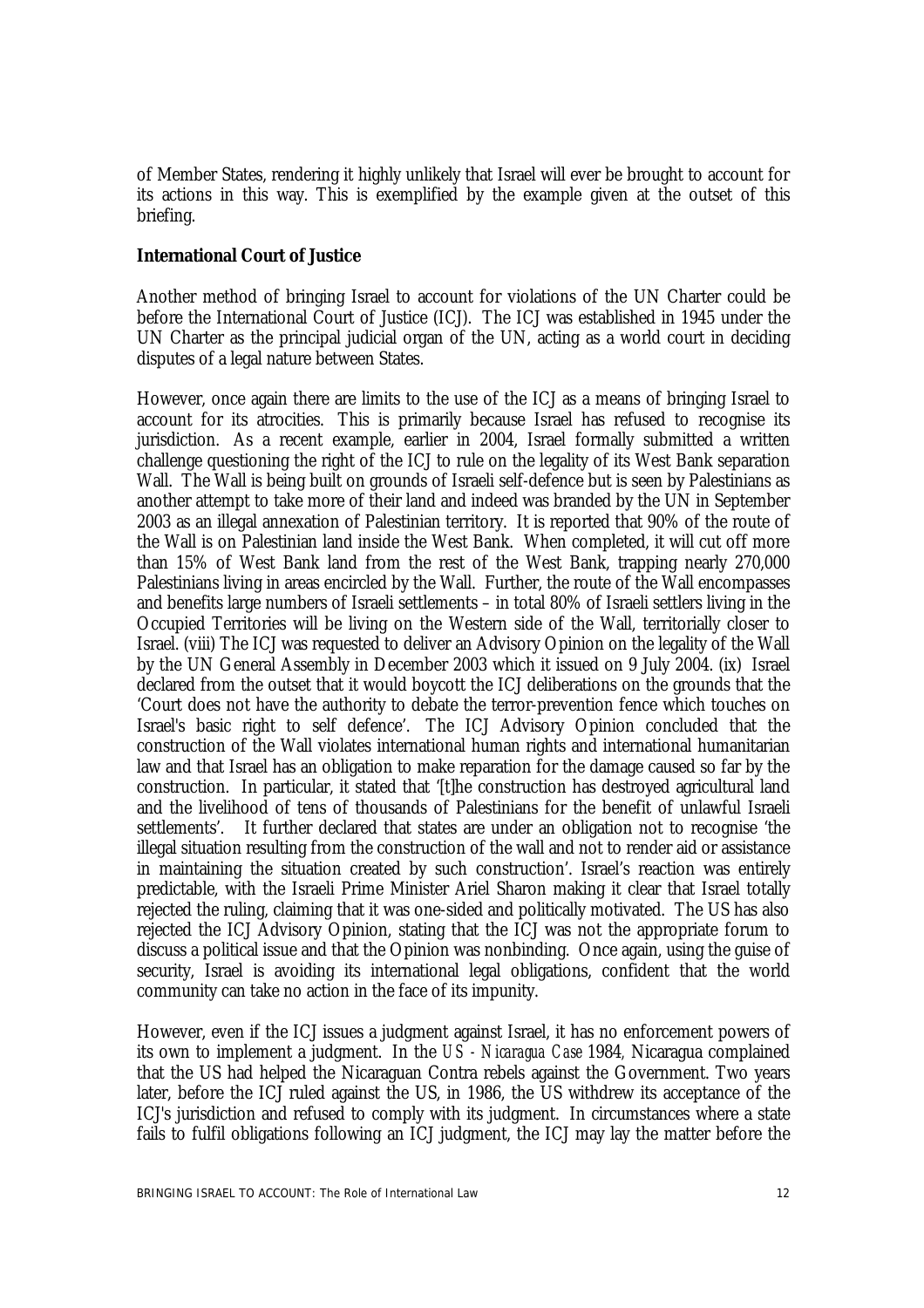Security Council, which may recommend or decide upon the measures to be taken to give effect to the judgment (UN Charter, A.94). However, as we have seen above, the likelihood of the Security Council taking such action is minimal.

#### **The International Criminal Court**

The Statute creating the International Criminal Court (ICC) was adopted in Rome, in July 1998, and the ICC's jurisdiction commenced on 1 July 2002. In passing the Statute, 120 countries voted in favour with only seven countries voting against, including Israel and the US. The aim of the ICC is to bring to account perpetrators of the gravest crimes against the international community - war crimes, crimes against humanity and genocide. Cases may be submitted to it either by the Security Council, a State Party, or by the ex-officio Prosecutor.

Yet even this advancement in international law cannot assist Palestinians – as Israel has not ratified the Treaty, the ICC may not exercise competence over any claims of crimes committed on Israeli soil. When cases are submitted to the ICC either by a State Party or by the ex-officio Prosecutor, it may only exercise its competence when the State in which the crimes took place or the State of which the accused is a citizen have either ratified the Statute or accepted the ICC's competence by means of a declaration filed with the Court. Thus the only way that Israel may be brought before the ICC is if it commits a crime in the territory of a country which has ratified the Statute and if these crimes took place after the Statute came into force. Of all the countries that border Israel, Jordan is the only one to have signed it thus far – so only in the unlikely event that Israel commits an atrocity on Jordanian soil, could Israeli leaders be brought before the ICC. An equally unlikely alternative means of bringing an Israeli war criminal to account would be if he had dual nationality, which included nationality of a State which is party to the ICC Statute.

Furthermore, the Statute does not require states which are not parties to it to cooperate in the performance of its functions. Article 87(5) does authorise the ICC to invite any state which has not ratified the Statute to provide assistance on the basis of an *ad hoc* agreement. In addition, if the UN Security Council refers a situation threatening international peace and security to the ICC, the Security Council may use its powers under Chapter VII of the UN Charter to ensure that non-state parties cooperate with ICC requests. Yet as an avenue for making Israel accountable we are once again faced with the prospect of inaction by the Security Council.

Finally, the ICC, unlike national legal systems, has no enforcement measures of its own – no police force to execute arrest warrants or to conduct intensive investigations, no prisons, and no sentence enforcement measures. The ICC will thus always be dependent upon national authorities to work effectively. This, together with the fact that neither the US nor Israel have accepted its competence, ensures the limits to using the ICC as a means of bringing justice to Palestinians.

#### **European Court of Human Rights**

Perhaps one final attempt at accountability could be through Israel ratifying the *European Convention on Human Rights* 1969 (ECHR).This provides protection against violations of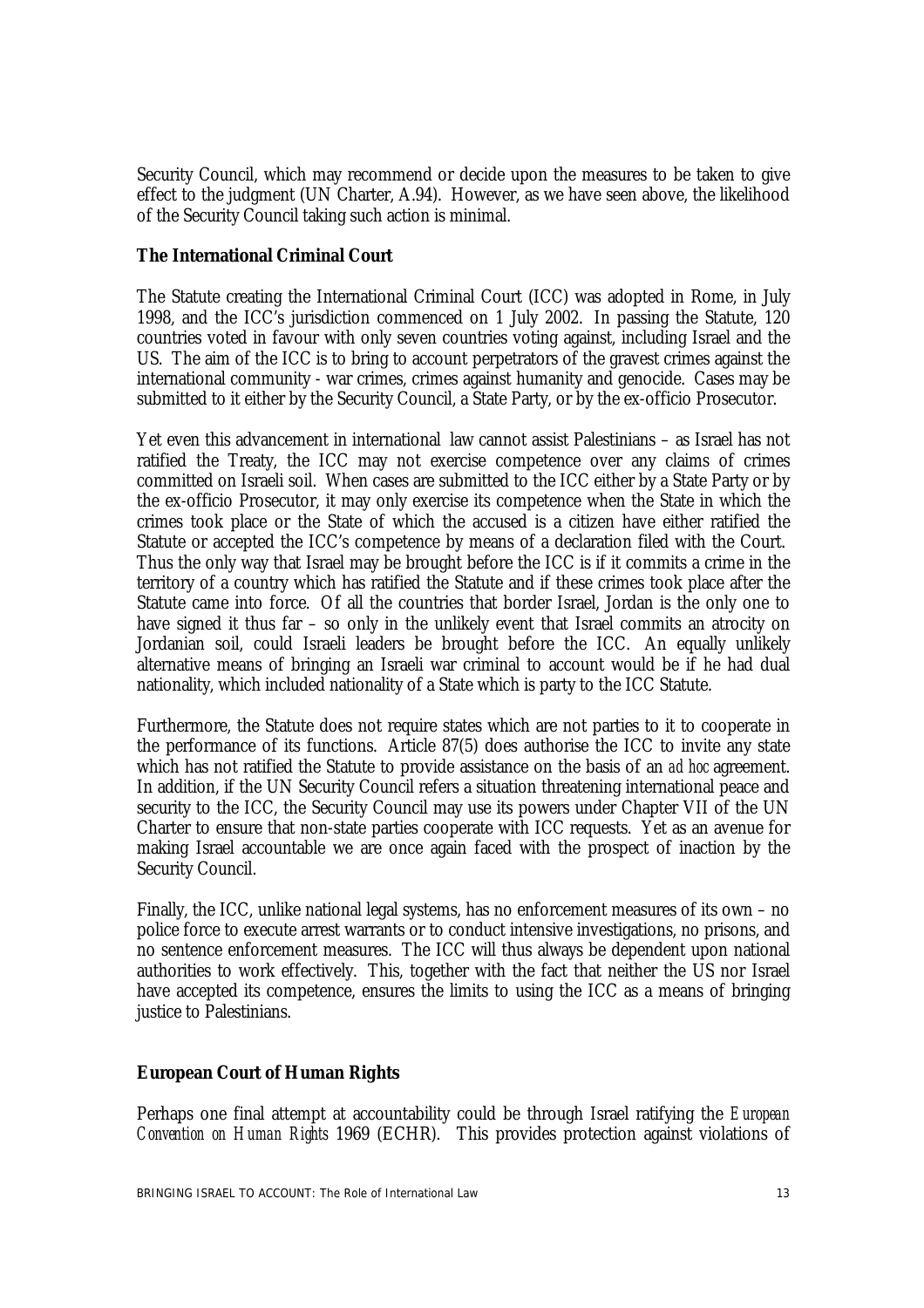human rights and the Convention is justiciable before the European Court of Human Rights in Strasbourg. This possibility may seem far-fetched, yet for many purposes Israel is regarded as a European nation. It has many economic links with the EU and indeed it is the only non-European state to get membership of the European Research and Development Programme. Israel is also regarded as a European state for the purposes of being awarded many research grants and contracts.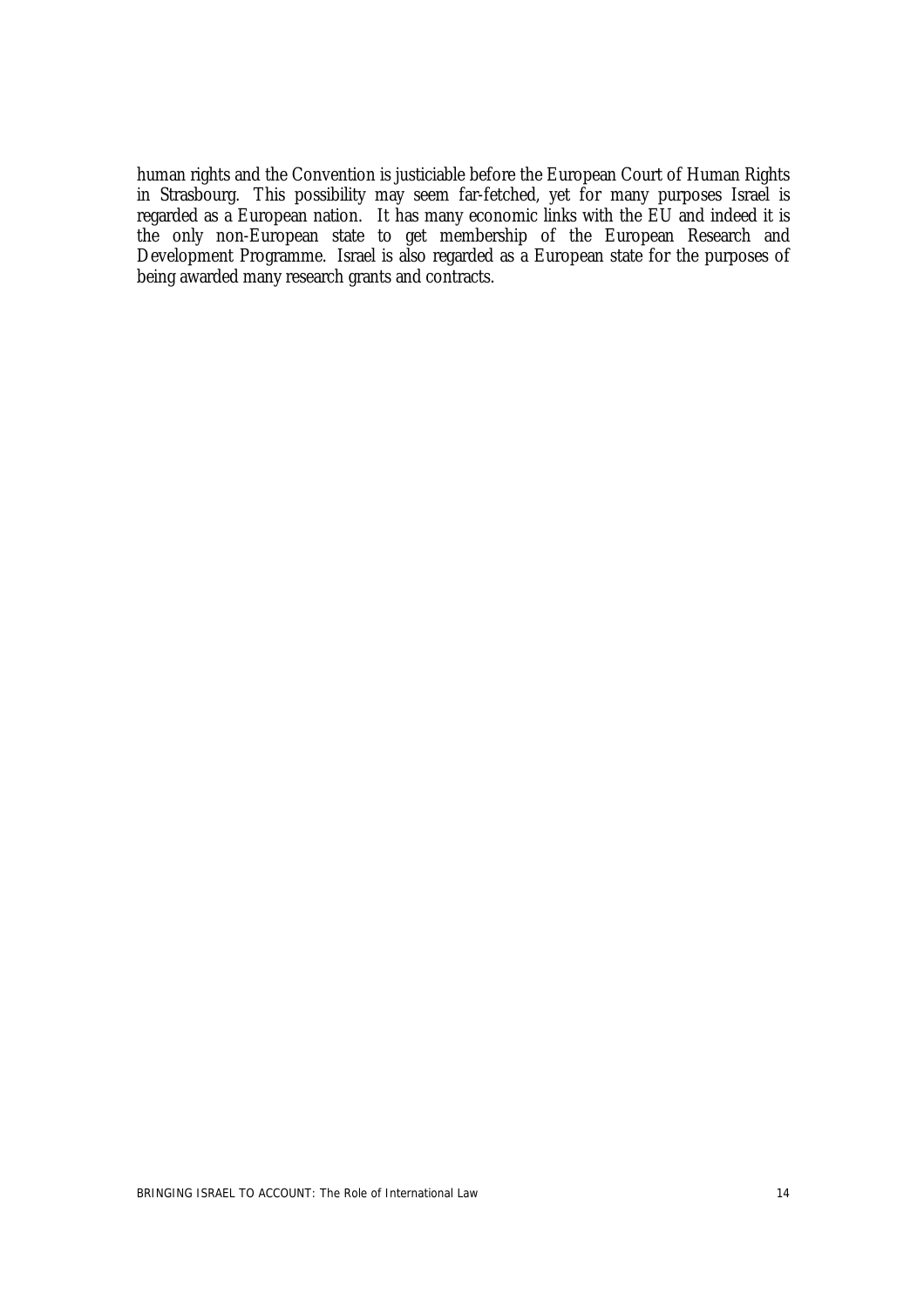## **CONCLUSION**

In the words of the current President of the International Committee of the Red Cross (ICRC) 'no war is above international law…it is disturbing to note how often violations of international humanitarian law are shrugged off as 'collateral damage' an appalling term when applied to human beings - or blithely justified as apparently unavoidable results of the quest for security'.(x) Israel's justification of self defence for its actions against the Palestinian population is simply not acceptable in international law and the world community should no longer stand by and watch civilians dying in a State whose actions have hitherto been treated with impunity.

Accountability mechanisms following conflict and injustice serve a range of purposes, including punishment, prevention and rehabilitation. Yet as we have seen above, the futility facing Palestinians in Israel and the Occupied Territories is clear – the reality of their lives is of a community facing massive crimes affecting them on a daily basis with no one to report the crimes to and no institution available to judge the crimes independently and punish any violations. It is within this context that the world community must understand the desperation of the Palestinian population and make a valid attempt at bringing the perpetrators of grave crimes to account.

----------------------------------------------------------------------------------

(i) UN Security Council Resolution 1544

(ii) See *Israel and the Occupied Territories, Under the rubble: House demolition and destruction of land and property,* Amnesty International, 18 May 2004.

(iii) See *Amnesty International,* 'Under the rubble…' *above*.

(iv) A.25 states, 'Everyone has the right to a standard of living adequate for the health and well-being of himself and of his family, including food, clothing, housing and medical care and necessary social services, and the right to security in the event of unemployment, sickness, disability, widowhood, old age or other lack of livelihood in circumstances beyond his control'.

(v) Under A.14(2), 'State Parties shall take all appropriate measures to eliminate discrimination against women in rural areas...[and] shall ensure to such women the right: (h) To enjoy adequate living conditions, particularly in relation to housing, sanitation, electricity and water supply, transport and communications'.

(vi) *Resolution on Forced Evictions 1993*

(vii) *Conclusions and Recommendations of the Committee against Torture: Israel* 23/11/2001.

(viii) See *Amnesty International,* Israel and the Occupied Territories: The place of the fence/wall in international law, 19 February 2004.

(ix) See, *International Court of Justice,* Legal Consequences of the Construction of a Wall in the Occupied Palestinian Territory, 9 July 2004.

(x) On this note, there is a continued call for a European boycott of research and cultural links with Israel 'unless and until Israel abides by UN resolutions and opens serious peace negotiations with the Palestinians…', see open letter in *The Guardian,* 6 April 2003.

(xi) Jakob Kellenberger, *Financial Times*, 19 May 2004.